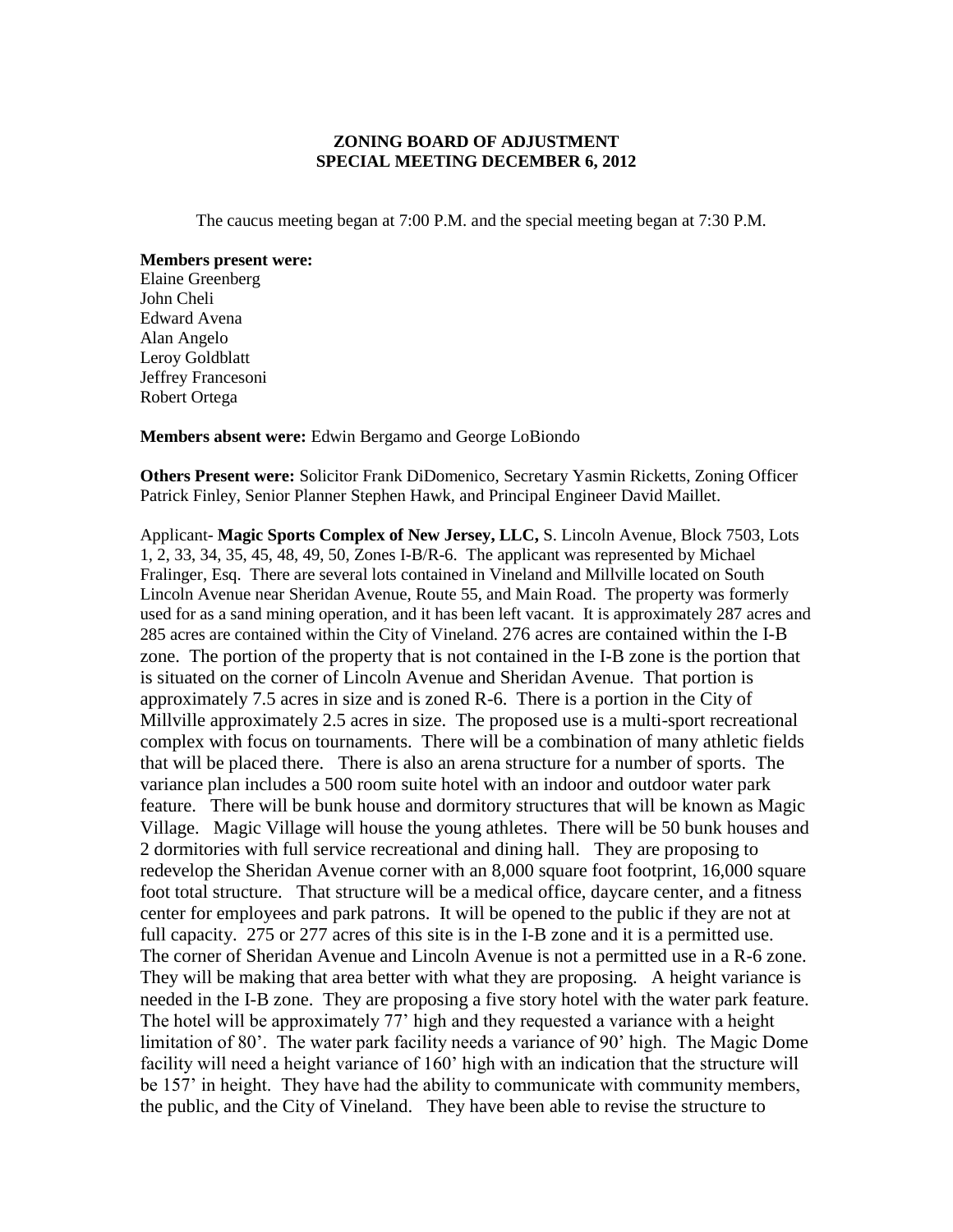decrease the height variance. Currently planned it is 160' high and has 10,500 seats. They have been able to reduce the size to a 5,000 seat arena and change the structure from a dome to a conventional size building. They can reduce the height down to 57-58' in height and will be asking for 65'. This application is a permitted use and they are requesting height variances for a majority of the project. The variance for the corner of Sheridan Avenue is a D-1 not permitted use variance.

Bruce Farrell, Director of Development for Sora Northeast. He handles the design construction for the company, and he is the master developer for the Magic Sports complex. The facility is a regional multi-sport youth sports complex. The benefit will reach from the New England area to Washington. The property is located on 300 acres, and they are hoping that it will create up to 1200 temporary construction jobs in the area. There will be significant economic impact directly and indirectly. The access from this site will come off of Lincoln Avenue. When a person drives into the site, they will drive right up to the Magic Arena. The Magic Arena is an indoor facility with the registration office. Guests will start to arrive on Friday afternoon and will arrive all day. They will be registered and put into a queue in the parking area. Approximately twenty at a time will be taken to the Magic Village. The Magic Village is a secured area with separate male and female facilities. There is a recreational center in the middle. It is a security hub for the students for accountability and security. It is also eating facility, medical facilities, and gift shops. On mid-day Saturday they start opening ceremonies. On Sunday through Wednesday the games start at 8am and the last game ends at 8pm. On Wednesday the elimination tournament begins. They will have closing ceremonies with the final game on Thursday night. People will start to leave throughout the week. That is a typical week in the summer, and it is very similar with each sport played. The other facilities will have potential for basketball, cheerleading, boxing, indoor lacrosse, or any indoor sport throughout the year. The arena will also hold the corporate offices on the second floor. There will be two restaurants opened to the public, food court will service the events, and a medical facility for sports related injuries. There will be a broadcast facility and they will have cameras present at each game. They will be broadcasted throughout the entire site and possibly through the internet. At the southern end near Route 55, they are proposing a 500 room resort hotel. The lobby will have 2-3 restaurants. One will be a pub style restaurant overlooking the water parks. There will also be a large conference center inside of the hotel. Directly adjacent there will be approximately 70,000 square feet of indoor water park in a glass dome. There will be seven acres of outdoor water park. The density of the attraction will be amazing. There are more rides per square footage. The hotel and the water park will create a regional destination. The facility on the corner of Lincoln Avenue and Sheridan Avenue originally was a direct amenity to the sports complex. After they got into the design, they thought it would be better to offer it to the patrons and the public. The first floor is a medical facility and daycare facility. The upper level will be a moderate 8,000 square foot fitness center. It is situated where it is because security is a concern with all the children. They do not want to mix the general public into the facility. There is another 25,000 square foot structure that will have an internal train cart system. There will be a fence surrounding the facility, and it will also separate the male village from the female village. There will be security check points and surveillance system throughout the site.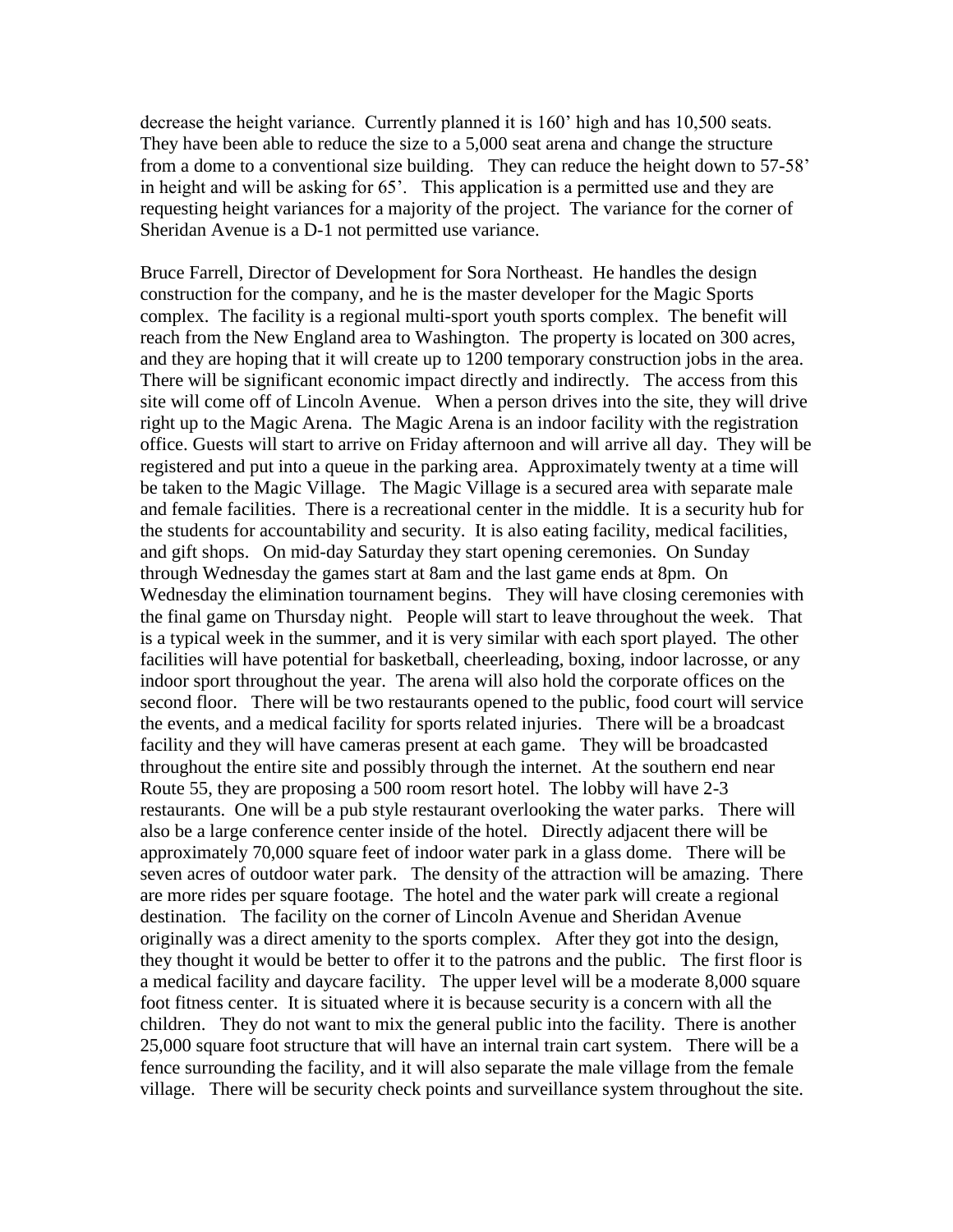Mr. Angelo wanted to know if there would be any type of motor sports.

Mr. Farrell stated that there would be no motor sports.

Mr. DiDomenico wanted know the age groups of the children.

Mr. Farrell explained that the children will be 6-18 years old.

Mrs. Greenberg wanted to know if they were proposing two medical facilities and if they were specifically for athletes.

Mr. Farrell explained that the second facility is really a first aid center, and it is primarily for athletes.

Mr. Hawk wanted to know if there would be any short 2-3 day tournaments.

Mr. Farrell explained that they would have shorter tournaments during the off season, and there is the potential to have weekend tournaments year round.

Mr. Avena wanted to know if there was a liquor license.

Mr. Fralinger explained that he would encourage them to apply for one because they are entitled to it.

David Scheidegg, Professional Engineer, design engineer for the site. He displayed an aerial photo of the site. Currently there are 287 acres. The primary lot is currently owned by South Jersey Industries. The site has been mined since before 1931. A lot of the area is void of vegetation. Several open bodies of water have been created throughout the site. They have incorporated them into the site plan design. Some of the bodies of water are considered wetlands. The wetlands will need to receive approval from NJDEP. They have made application to NJDEP, and they have been on the site. The mined area is 180 acres, 78 acres are wooded, and 4 acres are a contractor's yard. There is 1600' of frontage on Route 55, 353' frontage on Sheridan Avenue, 537' of frontage on Lincoln Avenue at Sheridan Avenue, and another 36' frontage at the old Conrail right of way. The southern portion of the site is active agriculture. There are houses along Sheridan Avenue. Along Lincoln Avenue there is the RT Castellini site. Next to that there is agricultural area with a farm market. There is an existing recreational facility with a ball field. There is lot 45 owned by City and it contains an electrical substation. There are talks about an additional electrical substation on this property and municipal well for the water system. The City has agreed to sell or give Magic Sports a 100' right of way immediately adjacent to their southern most boarders. At the southern most boarder there is an existing storage facility, behind that there is an antenna complex, and other miscellaneous commercial uses down to Route 55.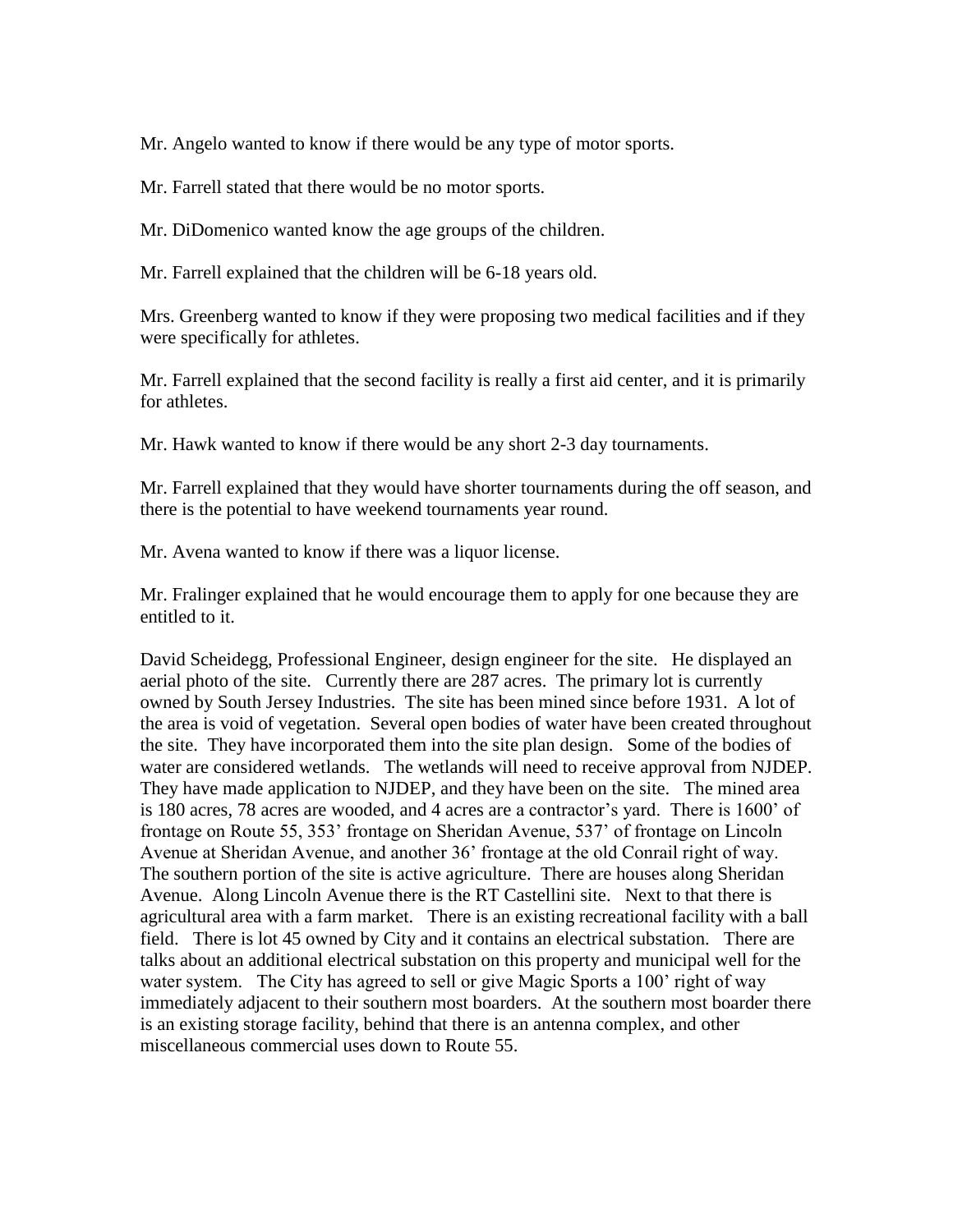They have prepared a booklet of photos marked as Magic Sports #1. Mr. Scheidegg took the photos last week to show the actual conditions of the site. The natural grade of the ground before it was mined ran one direction and that is why there is a lot of water standing in the corner. The elevation where the access will be is somewhere around 90'. The lower portion of the site is around 50'. There is a 40' grade change that is unheard of in South Jersey in a short span there. Since it was a mined facility, and it was not reclaimed there are a lot of piles and hills. They will have to push a lot of dirt around to get any flat areas.

Mrs. Greenberg wanted to know what the picture was on page number #14.

Mr. Scheidegg explained that it was a portion of the property that is a piece of Conrail right of way and a piece of their property. It is the very limited area between the ball field and the existing electrical substation.

The variance plan was displayed to the board. The 100' wide easement is adjacent to the storage facility. The depth of lot 45 is about 980' off of Lincoln Avenue. Coming in the main access road, there is a severe drop off. They plan to incorporate the area into that slope. The building will only look two stories tall, but when you drive around it will pick up that extra 20'. Additionally there is more grade change. They located the hotel and water parks in the proposed locations, to take advantage of the grades in that area. It is far as possible from the existing residential dwellings. There is a serpentine road that goes around the site, but only half of that road is open to the public. There are security buildings that the roads lead to.

Mr. Cheli wanted to know how many acres of woods would be taken down.

Mr. Scheidegg explained that they would try to maintain trees as a buffer.

Mr. Fralinger explained Vineland's tree ordinance.

Mr. Hawk explained that there are 78 acres of trees based on the testimony provided earlier. That works out to one quarter of the overall site.

Mr. Scheidegg explained that near Sheridan Avenue, they are looking to remove all of those structures out there. They would then construct the 16,000 square foot building, associated parking, and then the storm water management. It will be a nice transition for the residential area and more intense sports related complex. The initial plans submitted show a recreational area in the rear. The plans displayed at the meeting have an area that will be more private for the athletes when they are not playing games. The area is about 29 acres in size and will be reserved for a future use or could end up being a buffer area. The indoor water park feature is part of the hotel. It is about 50,000 square feet of floor area and another 20,000 square feet mezzanine style for a total of 70,000 square feet of water park. The indoor water park can be accessed from the hotel, and it is the theme of the hotel. Water parks require height for their water slides to work properly. A 35' tall water slide is geared towards the kids. They are looking to appeal a wide area with a wow factor. They will have a zip line over the waterpark at 73' high. They will need a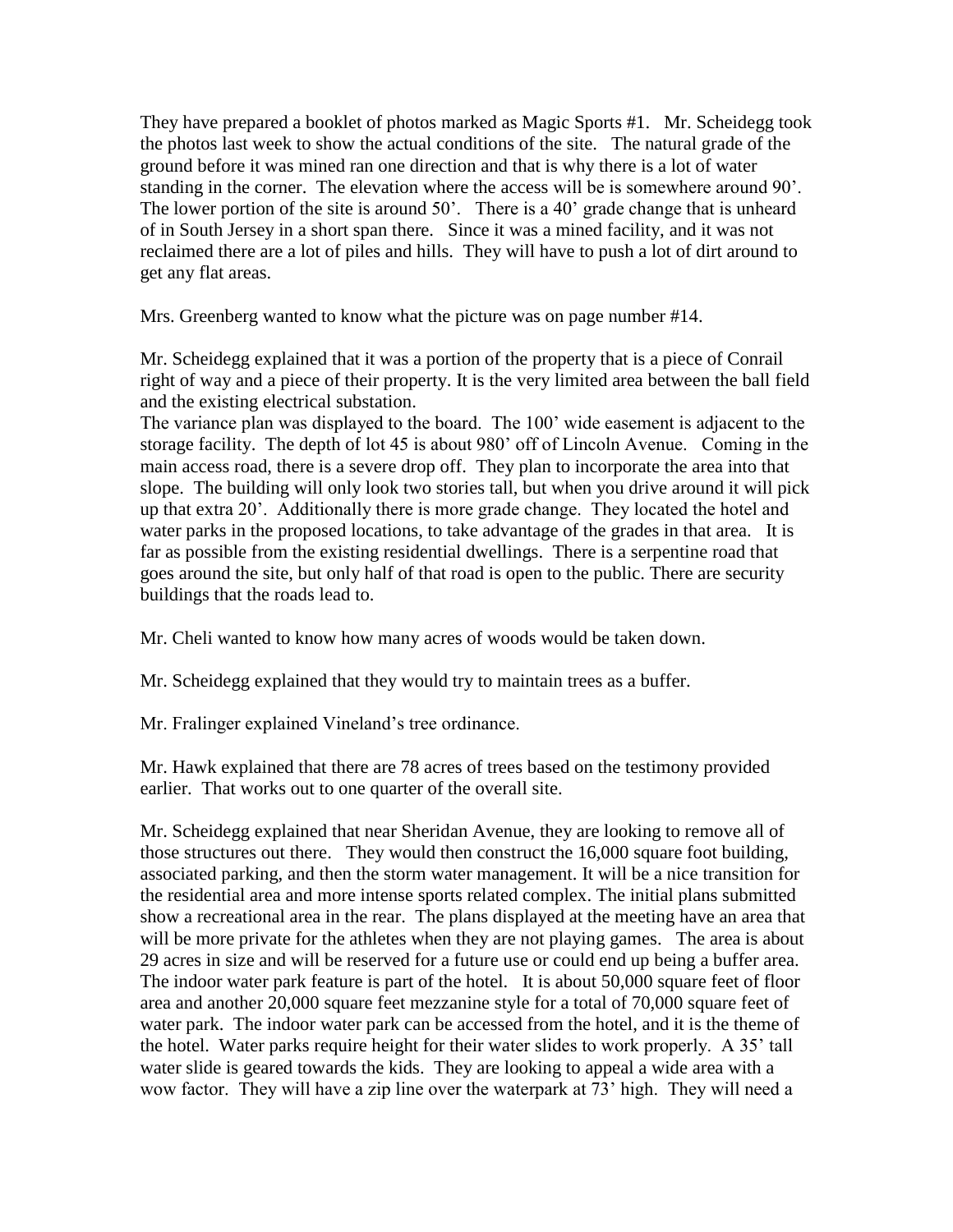cover over that. The indoor waterpark will be entirely closed during cold season. In the summer season, the walls will mechanically open and combine it with the outdoor waterpark. It will be very heavily landscaped with cabanas, restrooms, and concession stands. A video of water park features was shown and narrated by Mr. Scheidegg.

Mrs. Greenberg wanted to know how patrons would get to the park.

Mr. Scheidegg explained that the athletes would have transportation to the park. There will be walkable areas as well. The outdoor waterpark is seven acres in size. There will be rides for everyone with more adventurous rides that are higher. A video was shown of the water park to the board. For the inside waterpark they are in excess of 35' because of the water slides and hotel. For the outside they are asking for 90'.

Mr. Hawk explained that the water park was just described in detail. There will be a board resolution that will just state that a waterpark is proposed. He wanted to know if the applicant wanted the water park to be named specifically detailed in the resolution within the "Splashtacular" features shown on the video.

Mr. Fralinger explained that they are using the H2O designer for the park and they utilize Splashtacular.

Mr. Hawk indicated that Lot 45 is owned by the City of Vineland not the City of Vineland Electric Utility. He indicated that the proposed easement must be negotiated with and approved by City Council.

Mr. Hawk questioned if any fill will be imported into the site.

Mr. Scheidegg explained that there are large amounts of earth to move and their intent is to minimize trucking soil in and out.

Mr. Hawk wanted to know if thousands of loads of fill will be brought to the site.

Mr. Scheidegg explained that it would not be cost effective, and they would try to use what they have.

David Horner, Licensed Planner, testified on behalf of the applicant. They did a calculation to provide guidance to the project team. They looked at the ordinance and industry standard parking calculation. Uses will be sharing patrons at different times, different days, and even peak seasons. During the busiest season, they estimate about 4,900 spaces will be needed. That is based on the Magic Arena having 10,500 seats. They always like to have 10% extra. The height has no impact on the parking. They want more than 4,200 parking spaces because they do not want to design just enough.

Mr. Fralinger explained that with the shared parking analysis, they could make the parking work on a fully scheduled day.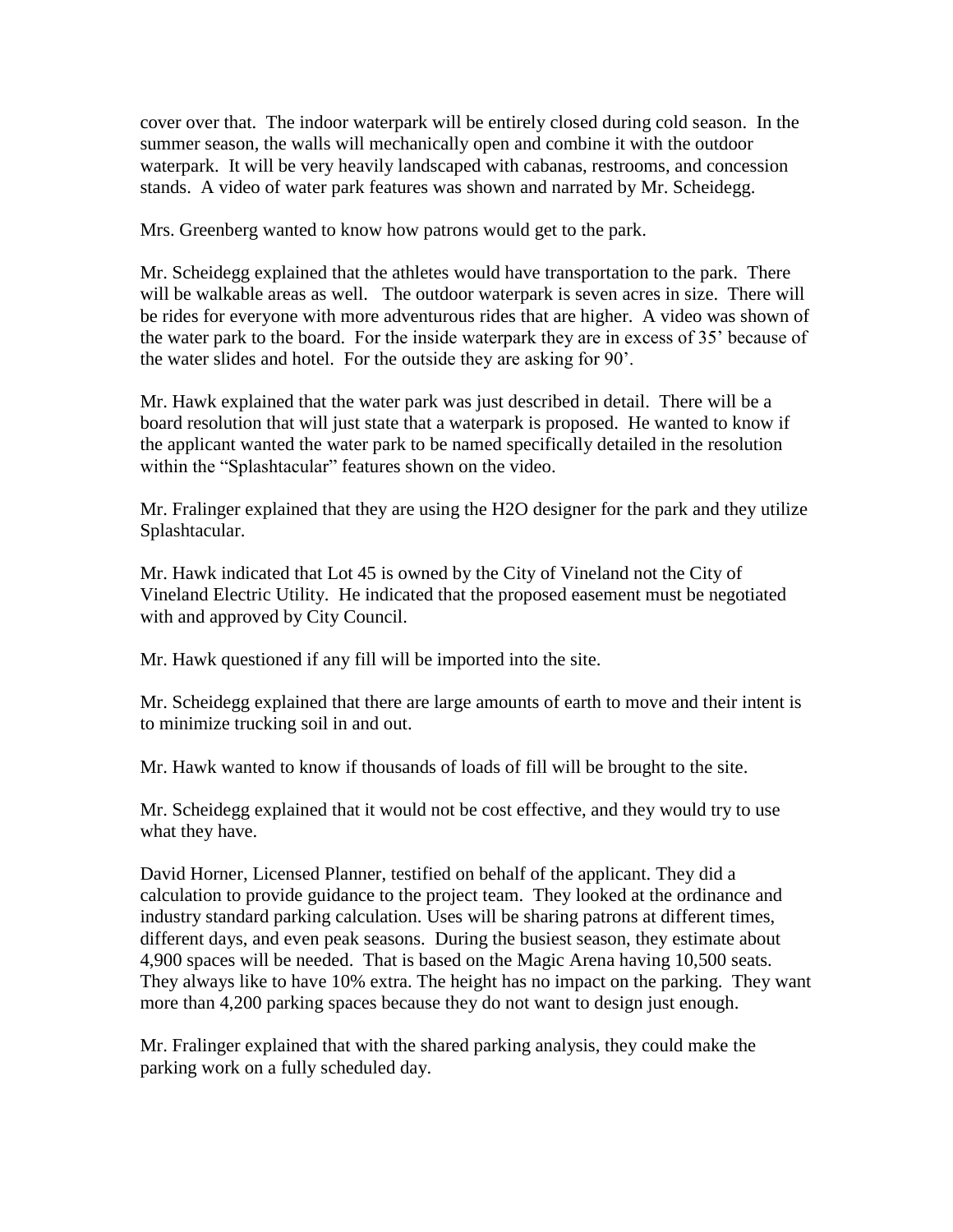Mr. Horner explained that he looked at the main access and at Route 55. The proximity is a benefit to reduce the impact on the local roads. He looked at Sheridan Avenue and Lincoln Avenue. He also looked at Sherman Avenue and Hance Bridge Road. They do not feel that they would have congestion issues, but will be working with the city, county, and NJDOT. The main focus is to mitigate for traffic on the site. There are periods where traffic will be heavy during peak times. The busiest time will be in the summer.

Randal Scheule, Consulting Planner for the project, testified on behalf of the applicant. He reviewed the site, the city's master plan, the city's zoning ordinance, and the variance plan for the meeting. The applicant is seeking a "D" variance from a height perspective, and a D-6 under the statue. With regard to the Lincoln and Sheridan parcel approximately 7.5 acres in size, they are seeking the non-permitted use variance for the structures associated with that intersection. They are requesting a height variance for the Magic Arena 65' and the hotel 78'. Granting a height variance depends on the location and the specific purpose. It may maintain consistency with the character in an urban setting. It may also be used as a tool to maintain air and open space around the buildings. It could also be used to limit the intensity of use. Special reasons to demonstrate municipal land use law under the purpose of zoning. Four can be identified from that perspective for height variance. It provides for adequate light air and open space. It constitutes less than 40% of the lot coverage. The amount of area covered by the structures that the height is being requested, are a minor aspect of the overall site of 16 acres. It is only 7% of the site. The project provides sufficient open space and appropriate location for a variety of uses that are permitted in that zone. The structures are very distant from the adjoining residences. There will be more landscaping added to even further mitigate visibility from the structures. The residential portion is Magic Village. It was placed at the northerly end and it represents a good transition. The closest thing to the residences that are next to the site will be a residential use. The concept design is that the water will be recycled at the water park. There will be a storm water management plan on site. There may be other green energy technologies in place. That promotes the utilization of renewable resources. He does not see a detriment to the public good because of the locations of the structures. A prepared exhibit was displayed showing Lincoln Avenue to the left. The dome Location will be replaced by the arena in the same footprint. They are looking at the distance from the nearest residence from Reick Terrace is an excess of 1500'. The area across from there is entirely wooded. There is an elevation change of approximately 10' between Lincoln Avenue and the property line. Looking up hill from Lincoln Avenue, the area is being dropped down. The applicant's proposal is consistent with the master plan's goals and objectives that encourage improvements by providing appropriate redevelopment, and provides economic opportunity for city's residents.

Mr. Hawk agrees with the testimony about the R-6 zone and the enhanced visual environment for the corner. He wanted to know if they analyzed the height from a higher perspective like Hance Bridge Road.

Mr. Scheule explained that he did look at Hance Bridge Road and that the applicant will be installing additional landscaping along the property.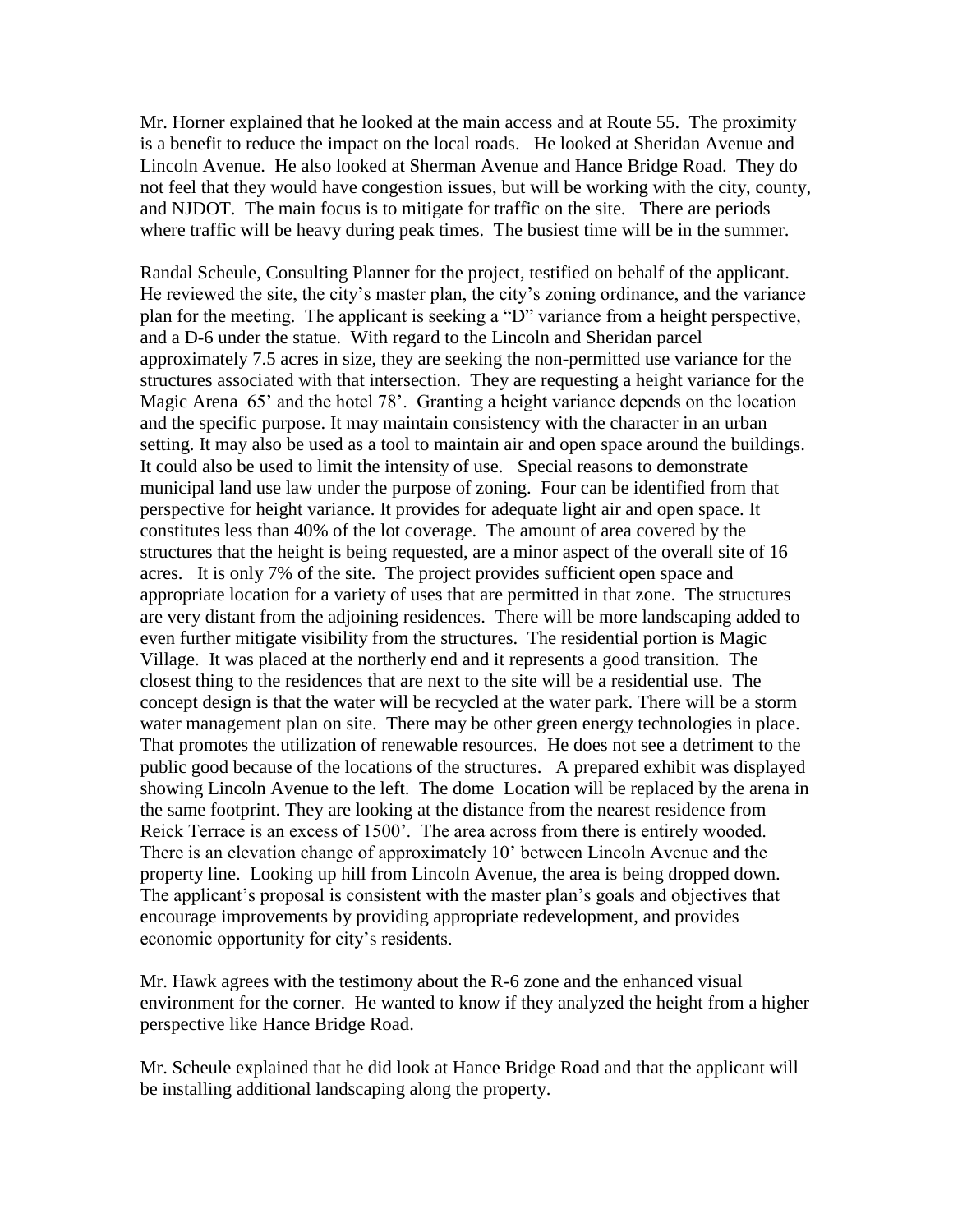Mr. Cheli wanted to know about the noise factor along the residential area.

Mr. Fralinger explained that the water park and activities were down near Route 55, and the dormitories would be near the residential section.

Mrs. Sandra Forsisky, City of Vineland, Director of Economic Development, explained that this property was very important to the economic development. They were in negotiations to purchase this property. Due to the topography of the site, it was cost prohibitive. The end result, the site was suitable for a single user. Magic Sports dealt directly with South Jersey Industries and did not ask for any funding. It will create construction, and it will create permanent jobs. The improvements will make the location better and she is for the project being granted.

Maria Perez spoke in favor of the project. She believes it is good for the economy and great for the children.

Paul Riggins, President of Riggins Oil Company, explained that the site is currently unsafe and he supports the project.

Reginal Johnston, President of Oakridge Homeowner's Association, expressed concerns with traffic in the area.

Pearl Giordano, spoke in favor of the application. She believes it will build character in the young people. She is also tired of the area being economically depressed.

Joseph Melchiore, coaches little league and supports the project. It will also bring jobs to the area.

Charles Siciliano spoke in favor of the project. He supports it because it will bring jobs to the area.

Vic Rone, owns property directly next to it. He is concerned with noise and the traffic.

Craig Platania lives on Joyce Lane and he is concerned with traffic.

Gloria Castellini lives across the street, and she is concerned with traffic and development coming out of the corner.

David Dallesandro lives near the site and he is also concerned about the traffic.

Tommy Serra spoke in favor of the developement and he is in favor of the application.

Daniel White spoke in favor of the application and thinks it is an excellent project.

John White is a resident and supports the project because of the economic aspect.